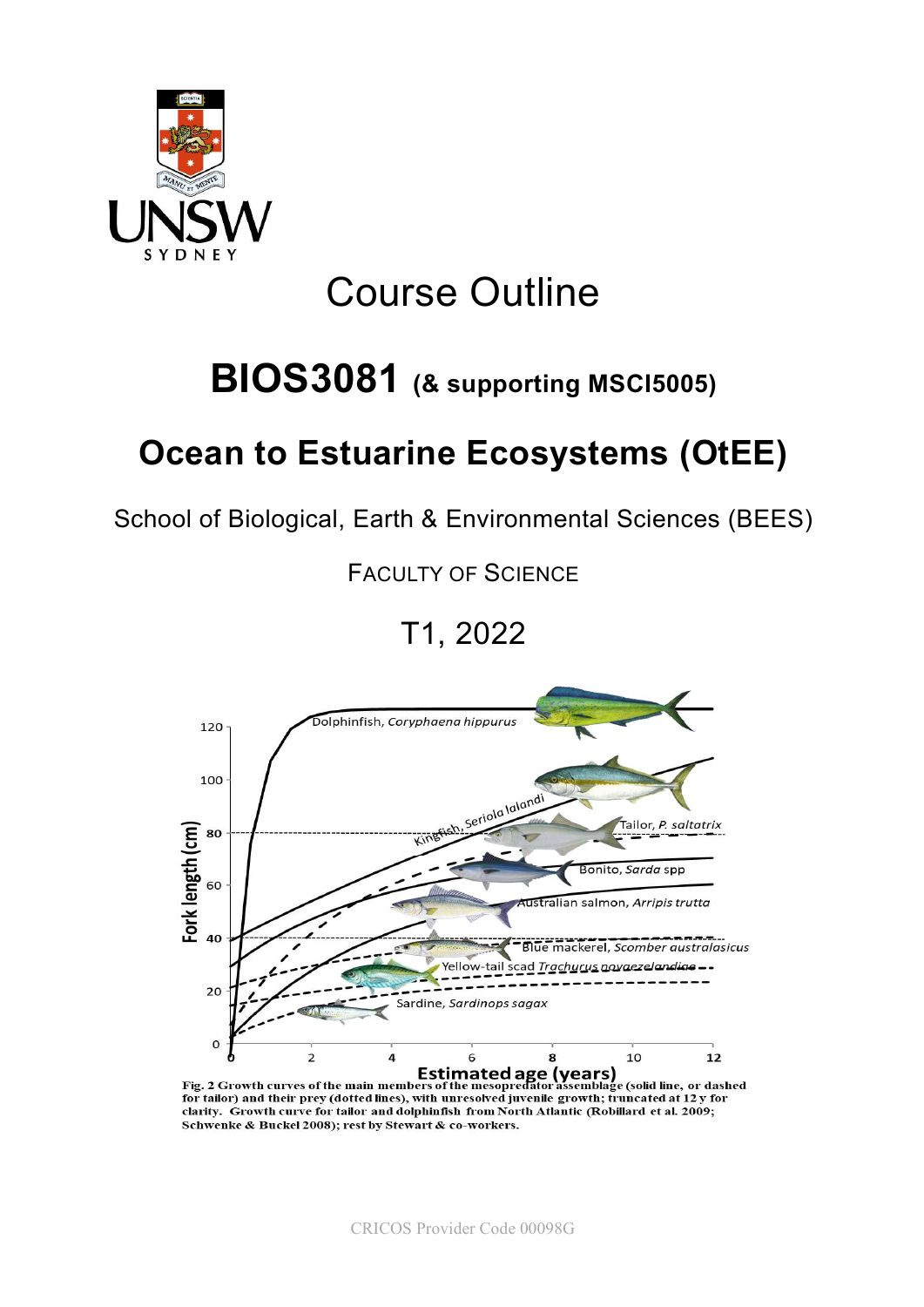| <b>Position</b>                         | <b>Name</b>                                                          | Email & contact details                   | <b>Consultation times and</b><br><b>locations</b>                                                              |
|-----------------------------------------|----------------------------------------------------------------------|-------------------------------------------|----------------------------------------------------------------------------------------------------------------|
| Course Convenor                         | lain Suthers                                                         | 9385 2065 (UNSW)<br>I.Suthers@unsw.edu.au | Use email for personal or<br>administrative questions, or<br>consult immediately<br>following lectures or lab. |
| Tutors & demonstrators                  | <b>Charlie Hinchliffe</b><br>Paula Sgarlatta, or<br>Hayden Schilling |                                           | By appointment                                                                                                 |
| Technical & laboratory staff Suzy Evans |                                                                      | s.evans@unsw.edu.au                       | By appointment                                                                                                 |
| Other support staff                     |                                                                      |                                           |                                                                                                                |

## 2. Course information

Units of credit: 6UOC

Pre-requisite(s): None

Assumed knowledge: BIOS2031 - Biology of Invertebrates; BEES2041 – Data Analysis for Life and Earth Sciences; Biometry

Teaching times and locations:

http://www.timetable.unsw.edu.au/2020/BIOS3081 http://www.timetable.unsw.edu.au/2020/BIOS3681

| <b>Component</b>             |          |          |                                    |                        |
|------------------------------|----------|----------|------------------------------------|------------------------|
| Lecture 1                    |          | 2 pm     | Monday                             | E26-Lab04/online       |
| Lecture 2                    |          | 3 pm     | Monday                             | E26-Lab04/online       |
| Tutorial                     |          | 4 pm     | Monday                             | E26-Lab04/online       |
| Lecture 3                    | 1        | 9 am     | Friday                             | E26-Lab04/online       |
| Laboratory 1                 | 2        | 10-12 pm | Friday                             | E26-Lab04/online       |
| Other activities; field trip | 30 total |          | 18-22 March, OR<br>23-26 March '22 | Smiths Lake Field camp |
| <b>TOTAL</b>                 | 70       |          |                                    |                        |

Note: A compulsory field trip will be held during week 6. Personal expenses will be incurred.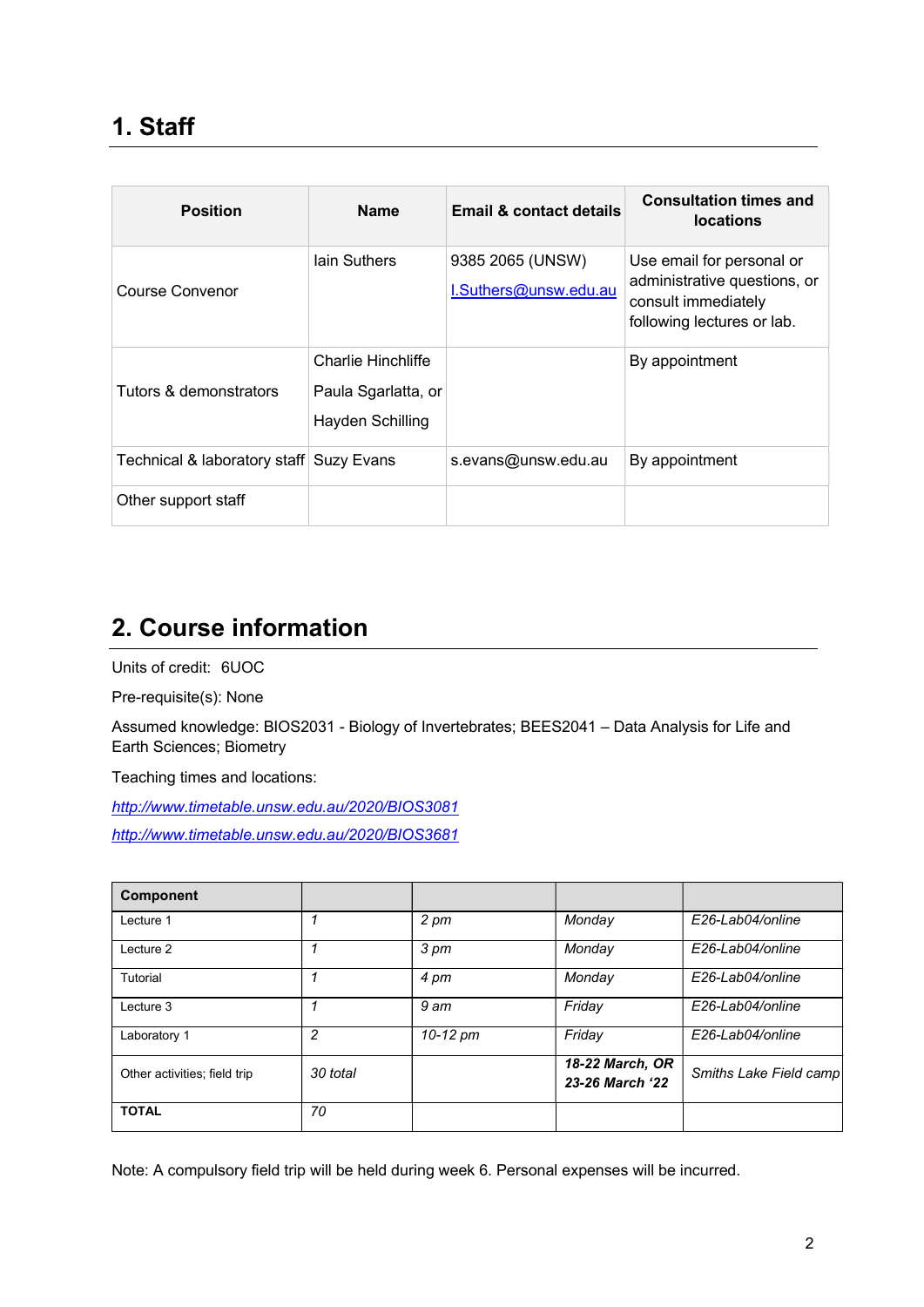#### 2.1 Course summary

Oceans occupy 75% of the planet's surface and have the capacity to moderate our climate and supply our food, water and oxygen. The East Australian Current also has a substantial and unappreciated effect on our lives. OtEE outlines the dominant players and processes in pelagic marine ecosystems, from fine-scale ocean physics, to nutrients, phytoplankton, zooplankton, fish and sharks. We will study estuarine ecosystems, including the effects of catchments and nutrients on hydrography and estuarine habitats, using a spreadsheet version of the world-renowned software Ecopath. The systematics and ecology of fish in particular, and to some degree sharks and rays will be a feature of the course. The 4-day field trip to Smiths Lake replaces many of the labs later in term and the clash with Easter. Other topics may include human impacts and possible solutions through engineering of pelagic ecosystems such as bottom-up ecosystem regulation through nutrient supply, or topdown regulation of ecosystems by sharks and other predators; removal of mid-level planktivores, re-stocking of fish; ocean fertilization; carbon sequestration; and artificial reefs.

#### 2.2 Course aims

Ocean to Estuarine Ecosystems is designed for senior undergraduates to provide broad experience in the science and management of coastal waters, estuaries and the organisms that live in the water (plankton, fish). After completing this course you should have the confidence and knowledge to commence your own research project in marine science (such as honours) or to commence employment with a water quality/fisheries authority.

The course emphasises the practical application of theory in environmental marine science. New fisheries and oceanographic technologies are discussed during lectures. Particular environmental concerns and examples from off Sydney's coast are given, along with international examples. The laboratories and field work are arranged to give you experience in the design and sampling of field research, and in the analysis and write-up of a report. The field trip is designed to exhibit a large variety of field equipment. Skills in scientific writing and statistics are further developed with the field-study report. Computing skills are expected and will be enhanced during this course.

#### 2.3 Course learning outcomes

At the end of the course you can expect:

- 1. To have a broad appreciation of biological oceanography and its application to environmental research and fisheries,
- 2. To appreciate and enjoy the diversity of phytoplankton, zooplankton and fish, and have a basic knowledge of their taxonomy,
- 3. To have experience with a variety of field equipment, and the analysis of the data collected,
- 4. Experience with scientific writing skills, with critical reading of some scientific literature, and with computers, software and analysis, and,
- 5. Experience in estuarine and coastal ecology, oceanography and climate, and management.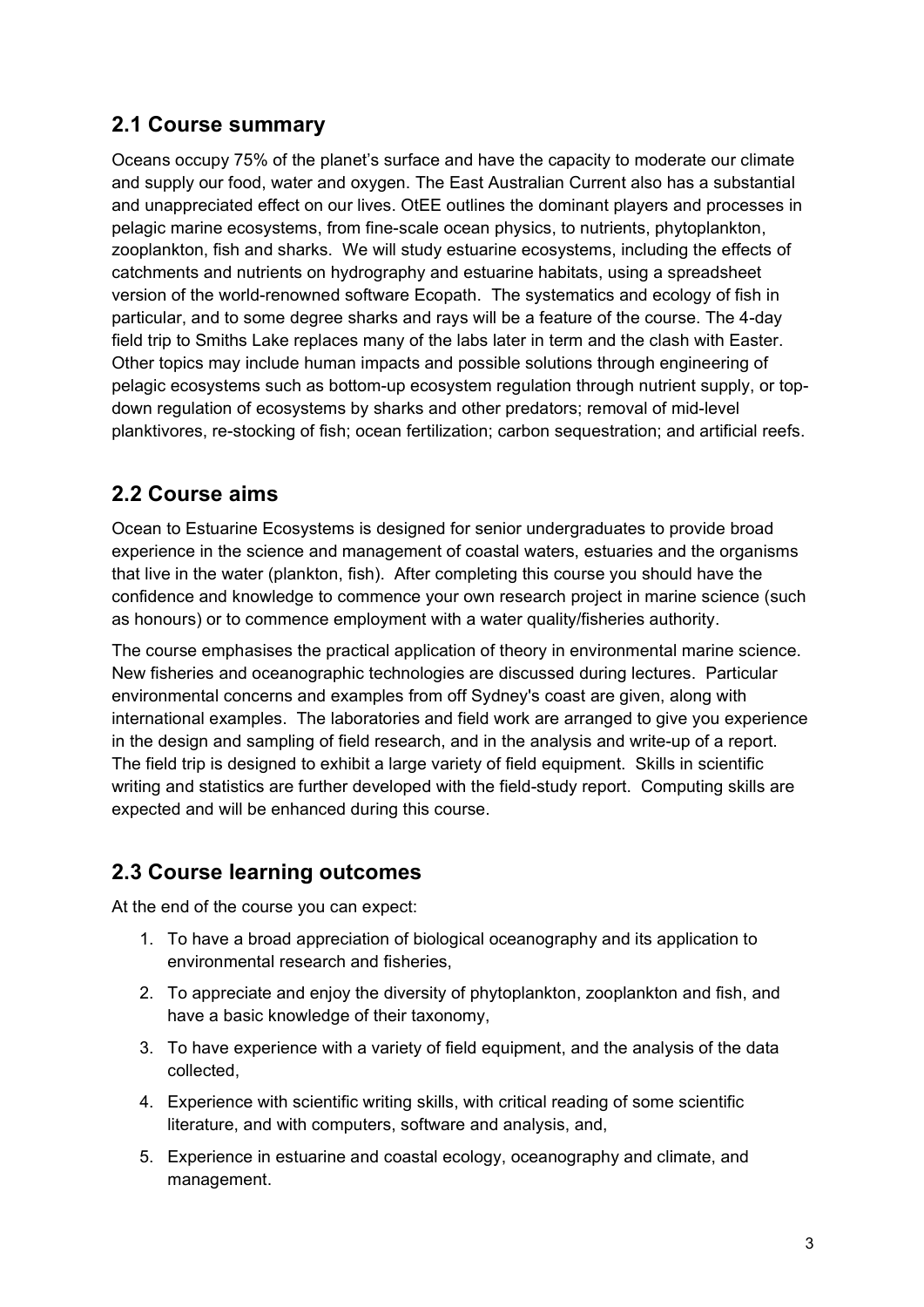### 3. Strategies and approaches to learning

#### 3.1 Learning and teaching activities

This course is based around the 4 day field trip to Smiths Lake Field camp during Week 6 (an alternative assignment is provided under exceptional circumstances). To achieve the 5 learning outcomes outlined above we will link lectures, tutorials and labs to give you the information you need. The laboratories will directly complement the lectures, to understand the confines and regulations that biologists face when working in fisheries and to provide practical experience in a variety of techniques used by people currently working in the field should they choose that career path.

Lecture notes provided on Moodle are a guide to the course with additional supplemental material will be provided during the lecture and may be updated on Moodle.

The text book and recommended readings provide sources of information and examples. The practical classes, field trip and the text book will also assist you.

The final exam will assess components of the course to ensure all 5 learning outcomes are understood.

Outside reading in the course is essential – especially recent relevant marine science issues.

The course is designed to make you think independently, as you will be required to do out in the workforce and in research.

Marine Science takes a wide range of skills, from recognising a yellow-fin bream or making a lucid case about climate change, to chatting with the public and the fishing industry, to constructively dealing with bureaucrats. Therefore, the Smiths Lake report and many of the labs are open ended. Some of the assignments may frustratingly seem to be open ended. This is because we want to hear what you actually think and to be constructively critical (and to teach us in a way), rather than give a pre-prepared answer.

Lectures, tutorials and most labs are recorded on Collaborate, via Moodle and the BIOS3081/MSCI5005 folder:

1. Go to the 'Collaborate in OtEE' link in the Lectures & Notes section on Moodle



Collaborate in OtEE (BIOS3081, MSCI5005)

2. Click on the three horizontal lines in the upper left-hand corner and select 'recordings'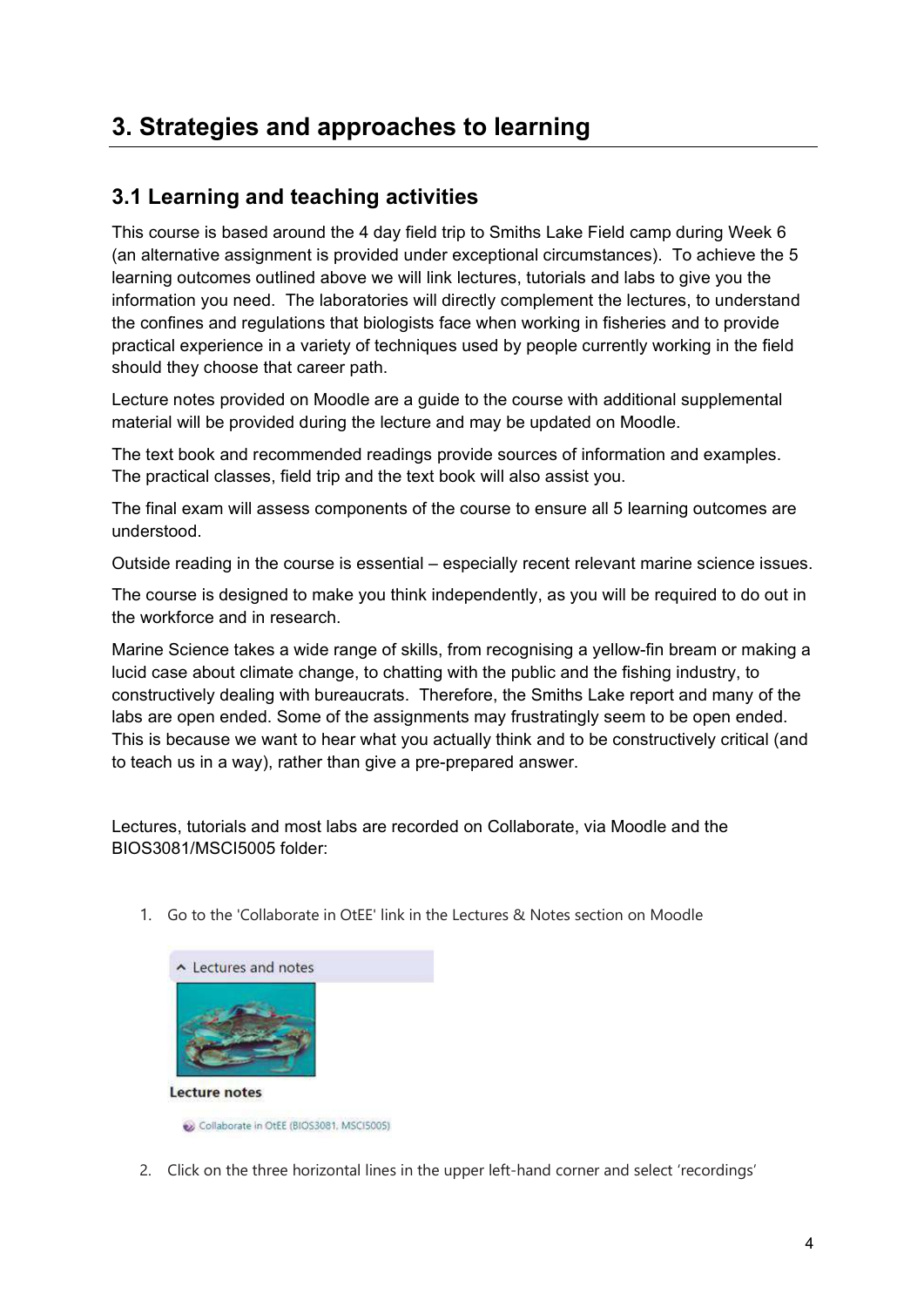|     | <b>Blackboard</b><br>Collaborate |                     |
|-----|----------------------------------|---------------------|
|     | <b>Suzy Evans</b>                | <b>BIOS</b><br>Unlo |
| DB) | <b>Sessions</b>                  |                     |
|     | <b>Recordings</b>                | Wee<br>2/26         |

3. The recordings are sometimes split into 2 sections, click 'watch now' to view each one

| Session name / Recording name    |  |
|----------------------------------|--|
| Week 2, Tutorial 2 / recording_1 |  |
| Watch now                        |  |
|                                  |  |

5. You can see which recordings will be coming up by returning to 'sessions' and filtering by 'upcoming sessions'.

#### 3.2 Expectations of students

It is expected that you attend all lectures and labs/tutorials – the text book and partial lecture notes from Moodle are not sufficient. The laboratories and the field trip are essential. Attendance will be recorded at laboratories or on-line sessions.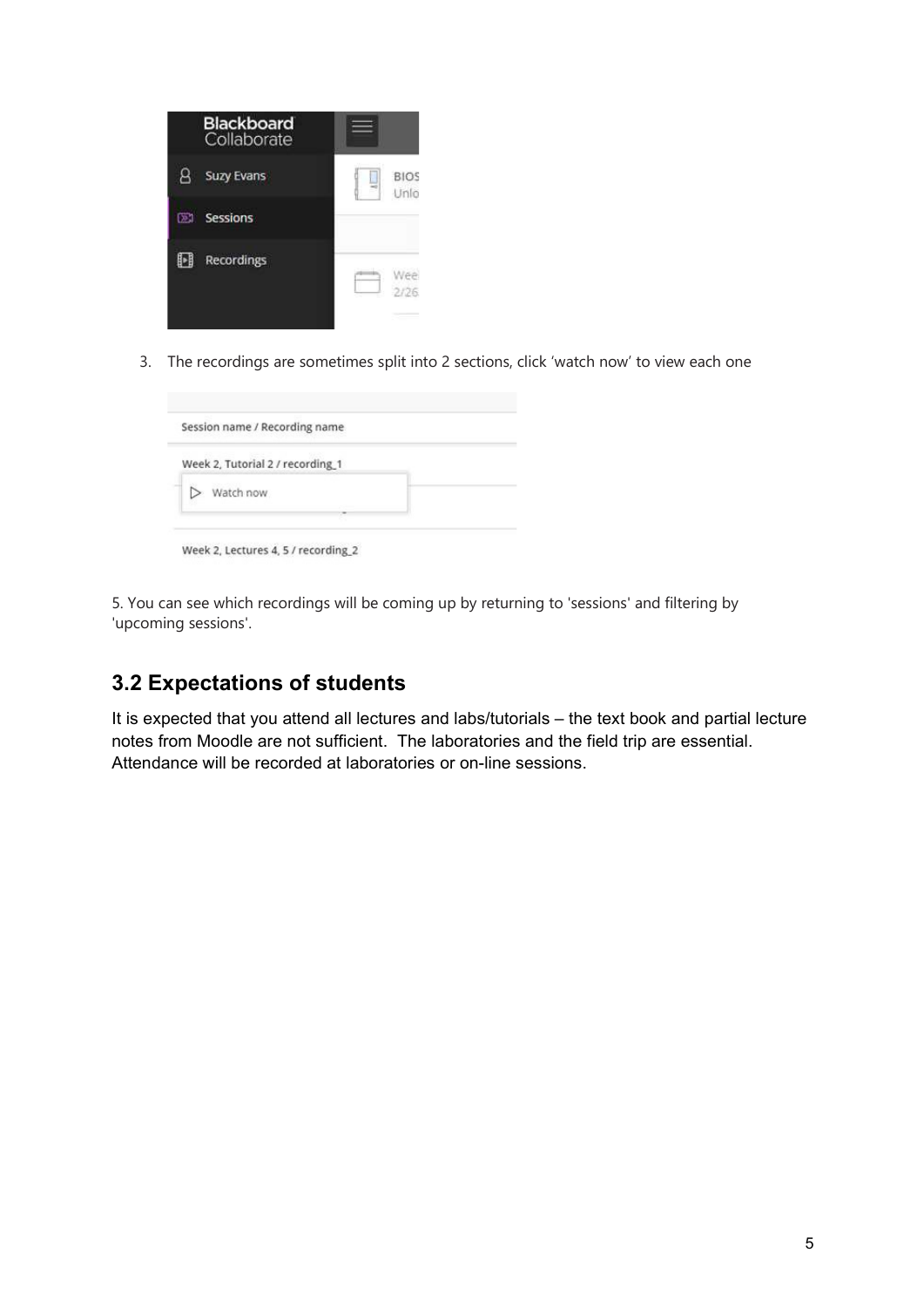| week $(5x3\% = 15\%)$<br>Video presentations by Advanced Sci<br>Lab-1, salinity, temperature, density;<br>(or Sydney Aquarium?covid-pendin')<br>Seminars on essay by MSc students<br>b) otoliths; c) tree rings (for Tute 4)<br>Plus Smiths Lake trip Introduction<br>Orders, families and some species<br>Lab-5 Smiths ecopath summary;<br>Lab-4 Ecopath spreadsheet-lab<br>+ Review past exam papers<br>salt fingers; + Smiths Intro<br>Tuesday to Saturday 22-26 March 2022?<br>Lab-3, a) Fish dissection<br>Travel to Smiths Lake leaving 9 am<br>Smiths Lake field trip #2 ? (TBC)<br>Lab-2, Fish diversity<br>Ecopath Quiz-5<br>No class<br>No lab<br>L17) Case study on mud<br>L9) Fish-2, reproduction<br>L20) Fisheries-2, Yield<br>L3) Phytoplankton-1,<br>L23) Fish Oceanog-2;<br>Good Friday holiday<br>L6) Fish-1, diversity<br>L12) Ecosystems-1<br>(15 April 2022)<br>crabs D.H.<br>diversity<br>Laptops: data, histograms; Quiz-1<br>T6) Field trip revision in 3 groups;<br>T7) Sydney Aquarium field trip is<br>On-line lab exam released (20%)<br>T3) Multivariates and field trip<br>T2) Phytoplankton; 4 'scopes;<br>T1) Tank demo with seawater<br>Quiz-3 stats and zooplankton<br>Quiz-6 on field trip outcomes<br>XBT, salinity meters, Quiz-2<br>T5) Shark diversity tutorial;<br>$T4$ ) Age & Growth, Quiz-4<br>Friday to Tuesday, 18-22 March 2022<br>No lectures/tutes;<br>$on$ -line – Quiz-7,<br>Smiths Lake field trip #1<br>for BIOS3081<br>L18) Ecosystems-4, future<br>L22) Fisheries Oceanogr-1<br>L21) 2 case studies BG, IR<br>L14) Shark-2, reproductn<br>L19) Fish ID genetics J.D.<br>L10) Ocean-3, dynamics<br>L15) Ecosystems-2, R.S.<br>L13) Shark-1, diversity<br>L7) Zooplankton-1 J.E.<br>L8) Zooplanton-2, J.E.<br>L11) Fisheries-1, H.S.<br>L5) Ocean-2, IMOS<br>L16) Ecosystems-3<br>L4) Phytoplank-2;<br>L1) Intro lecture;<br>Easter Monday<br>L2) Ocean-1,<br>14-18 Feb<br>Week <sub>1</sub> | 4-5 pm, E26-Lab04 or on-line<br>Tutorials - Monday | Lecture Friday - 9 am<br>E26-Lab04 | LABORATORY - Friday 10-12 pm<br>E26-Lab04 or on-line | Assignment due<br>dates                   |
|--------------------------------------------------------------------------------------------------------------------------------------------------------------------------------------------------------------------------------------------------------------------------------------------------------------------------------------------------------------------------------------------------------------------------------------------------------------------------------------------------------------------------------------------------------------------------------------------------------------------------------------------------------------------------------------------------------------------------------------------------------------------------------------------------------------------------------------------------------------------------------------------------------------------------------------------------------------------------------------------------------------------------------------------------------------------------------------------------------------------------------------------------------------------------------------------------------------------------------------------------------------------------------------------------------------------------------------------------------------------------------------------------------------------------------------------------------------------------------------------------------------------------------------------------------------------------------------------------------------------------------------------------------------------------------------------------------------------------------------------------------------------------------------------------------------------------------------------------------------------------------------------------------------------------------------------------|----------------------------------------------------|------------------------------------|------------------------------------------------------|-------------------------------------------|
|                                                                                                                                                                                                                                                                                                                                                                                                                                                                                                                                                                                                                                                                                                                                                                                                                                                                                                                                                                                                                                                                                                                                                                                                                                                                                                                                                                                                                                                                                                                                                                                                                                                                                                                                                                                                                                                                                                                                                  |                                                    |                                    |                                                      | Quiz due end of each                      |
| 21-25 Feb<br>Week <sub>2</sub>                                                                                                                                                                                                                                                                                                                                                                                                                                                                                                                                                                                                                                                                                                                                                                                                                                                                                                                                                                                                                                                                                                                                                                                                                                                                                                                                                                                                                                                                                                                                                                                                                                                                                                                                                                                                                                                                                                                   |                                                    |                                    |                                                      |                                           |
| 28Feb-4Ma<br>Week <sub>3</sub>                                                                                                                                                                                                                                                                                                                                                                                                                                                                                                                                                                                                                                                                                                                                                                                                                                                                                                                                                                                                                                                                                                                                                                                                                                                                                                                                                                                                                                                                                                                                                                                                                                                                                                                                                                                                                                                                                                                   |                                                    |                                    |                                                      | i) Ecopath methods<br>report (10%)        |
| 28Mar-1Ap<br>21-25 Mar<br>14-18 Mar<br>7-11 Mar<br>Week 6<br>Week 4<br>Week 5<br>Week <sub>7</sub>                                                                                                                                                                                                                                                                                                                                                                                                                                                                                                                                                                                                                                                                                                                                                                                                                                                                                                                                                                                                                                                                                                                                                                                                                                                                                                                                                                                                                                                                                                                                                                                                                                                                                                                                                                                                                                               |                                                    |                                    |                                                      |                                           |
|                                                                                                                                                                                                                                                                                                                                                                                                                                                                                                                                                                                                                                                                                                                                                                                                                                                                                                                                                                                                                                                                                                                                                                                                                                                                                                                                                                                                                                                                                                                                                                                                                                                                                                                                                                                                                                                                                                                                                  |                                                    |                                    |                                                      |                                           |
|                                                                                                                                                                                                                                                                                                                                                                                                                                                                                                                                                                                                                                                                                                                                                                                                                                                                                                                                                                                                                                                                                                                                                                                                                                                                                                                                                                                                                                                                                                                                                                                                                                                                                                                                                                                                                                                                                                                                                  |                                                    |                                    |                                                      |                                           |
|                                                                                                                                                                                                                                                                                                                                                                                                                                                                                                                                                                                                                                                                                                                                                                                                                                                                                                                                                                                                                                                                                                                                                                                                                                                                                                                                                                                                                                                                                                                                                                                                                                                                                                                                                                                                                                                                                                                                                  |                                                    |                                    |                                                      |                                           |
|                                                                                                                                                                                                                                                                                                                                                                                                                                                                                                                                                                                                                                                                                                                                                                                                                                                                                                                                                                                                                                                                                                                                                                                                                                                                                                                                                                                                                                                                                                                                                                                                                                                                                                                                                                                                                                                                                                                                                  |                                                    |                                    |                                                      | analysis if bored)<br>(+ start field trip |
| Week 8                                                                                                                                                                                                                                                                                                                                                                                                                                                                                                                                                                                                                                                                                                                                                                                                                                                                                                                                                                                                                                                                                                                                                                                                                                                                                                                                                                                                                                                                                                                                                                                                                                                                                                                                                                                                                                                                                                                                           |                                                    |                                    |                                                      |                                           |
| 4-8 April                                                                                                                                                                                                                                                                                                                                                                                                                                                                                                                                                                                                                                                                                                                                                                                                                                                                                                                                                                                                                                                                                                                                                                                                                                                                                                                                                                                                                                                                                                                                                                                                                                                                                                                                                                                                                                                                                                                                        |                                                    |                                    |                                                      | ii) Field trip report                     |
| 11-15 April<br>Week 9                                                                                                                                                                                                                                                                                                                                                                                                                                                                                                                                                                                                                                                                                                                                                                                                                                                                                                                                                                                                                                                                                                                                                                                                                                                                                                                                                                                                                                                                                                                                                                                                                                                                                                                                                                                                                                                                                                                            |                                                    |                                    |                                                      | (35%) unless video                        |
| Week 10                                                                                                                                                                                                                                                                                                                                                                                                                                                                                                                                                                                                                                                                                                                                                                                                                                                                                                                                                                                                                                                                                                                                                                                                                                                                                                                                                                                                                                                                                                                                                                                                                                                                                                                                                                                                                                                                                                                                          |                                                    |                                    |                                                      |                                           |
|                                                                                                                                                                                                                                                                                                                                                                                                                                                                                                                                                                                                                                                                                                                                                                                                                                                                                                                                                                                                                                                                                                                                                                                                                                                                                                                                                                                                                                                                                                                                                                                                                                                                                                                                                                                                                                                                                                                                                  |                                                    |                                    |                                                      | ii) Video presentation                    |
| on Ecopath + Review past papers<br>L24) Fish Oceanog-3<br>(18 April 2022)<br>18-22 April                                                                                                                                                                                                                                                                                                                                                                                                                                                                                                                                                                                                                                                                                                                                                                                                                                                                                                                                                                                                                                                                                                                                                                                                                                                                                                                                                                                                                                                                                                                                                                                                                                                                                                                                                                                                                                                         |                                                    |                                    |                                                      | by Adv. Sci (35%)                         |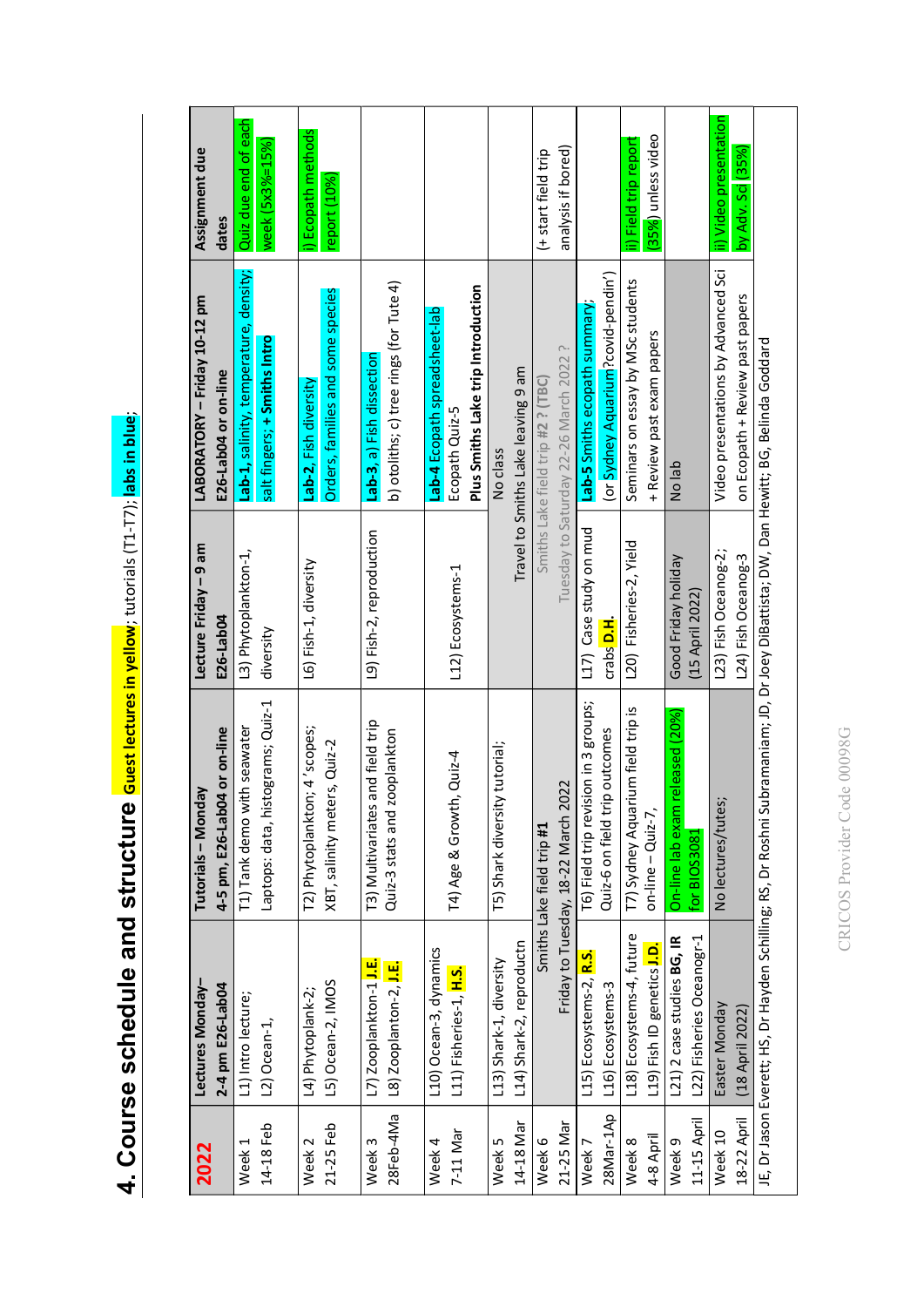| г<br>٦ |
|--------|
|        |
|        |
|        |
| o      |
| Ø<br>ŋ |
| ť<br>٦ |
| Ø      |
| t      |
|        |
| e      |
|        |
|        |
|        |

|                                            |                                                                                                                          |                                                                                                                  | % of                |                   | Date of                                        |                           | Feedback                   |                   |
|--------------------------------------------|--------------------------------------------------------------------------------------------------------------------------|------------------------------------------------------------------------------------------------------------------|---------------------|-------------------|------------------------------------------------|---------------------------|----------------------------|-------------------|
| Task                                       | Knowledge & abilities assessed                                                                                           | Assessment Criteria                                                                                              | mark<br>total       | Release           | Submission                                     | <b>OHM</b>                | <b>WHEN</b>                | <b>MOH</b>        |
| Moodle<br>quizzes                          | multivariate ecological statistics<br>Detailed knowledge of some<br>introduction/application of<br>classic fisheries and | that demonstrates you understand<br>Correct answers to the questions<br>the processes                            | 15                  | Week <sub>1</sub> | On-line after tutorials<br>$(T1-T7)$ , Fridays | Suthers<br>niisl          | Fridays                    | Moodle<br>And lab |
| methods<br>Field trip                      | Independent research                                                                                                     | a) Methods report for 2 Smith<br>groups by all students                                                          | $\overline{a}$      | Week <sub>2</sub> | a) Week 5, Wed. 4pm,<br>vial Moodle            | Suthers<br>niisl          | Week 6                     | Moodle<br>And lab |
| report (not by<br>Field Trip<br>Adv. Sci.) | Team work, independent scientific<br>skills; Scientific writing, statistics;<br>Experimental design                      | presentation; clear understanding<br>b) Final report. Data and graph<br>of group activity; see marking<br>rubric | 35                  | Week 6            | 4pm; via Moodle<br>b) Week 8, Wed.             | Suthers<br>niisl          | Week 9                     | Moodle<br>And lab |
| Laboratory<br>exam                         | identification and those labs that<br>laboratories, especially fish<br>Broad knowledge of the<br>were unassessed         | identify video of fish, or graphs.<br>On-line lab exam, to correctly                                             | $\overline{c}$      | Week <sub>9</sub> | Immediately after the<br>lab exam              | Suthers<br>lain           | 1 week<br>session<br>after | Moodle            |
| Adv. Sci., on-<br>line video               | "Carbon in = Carbon out:<br>balancing food webs with<br>Ecopath"                                                         | content and style<br>aphs on Ecopath<br>Abstract and notes;<br>Key gr<br>Video                                   | $\frac{1}{2}$<br>35 | Week 6            | Week 10                                        | Suthers<br>$\frac{1}{16}$ | 1 week<br>session<br>after | Moodle            |
| Final Exam                                 | Lecture material, field trip                                                                                             |                                                                                                                  | 20                  |                   | Examination period                             | lain                      |                            | email             |
| Summary of<br>Assessment                   |                                                                                                                          | Field Trip reports (2) 45%<br>Moodle quizzes 15%<br>Final Exam 20%<br>Lab exam 20%;                              |                     |                   |                                                |                           |                            |                   |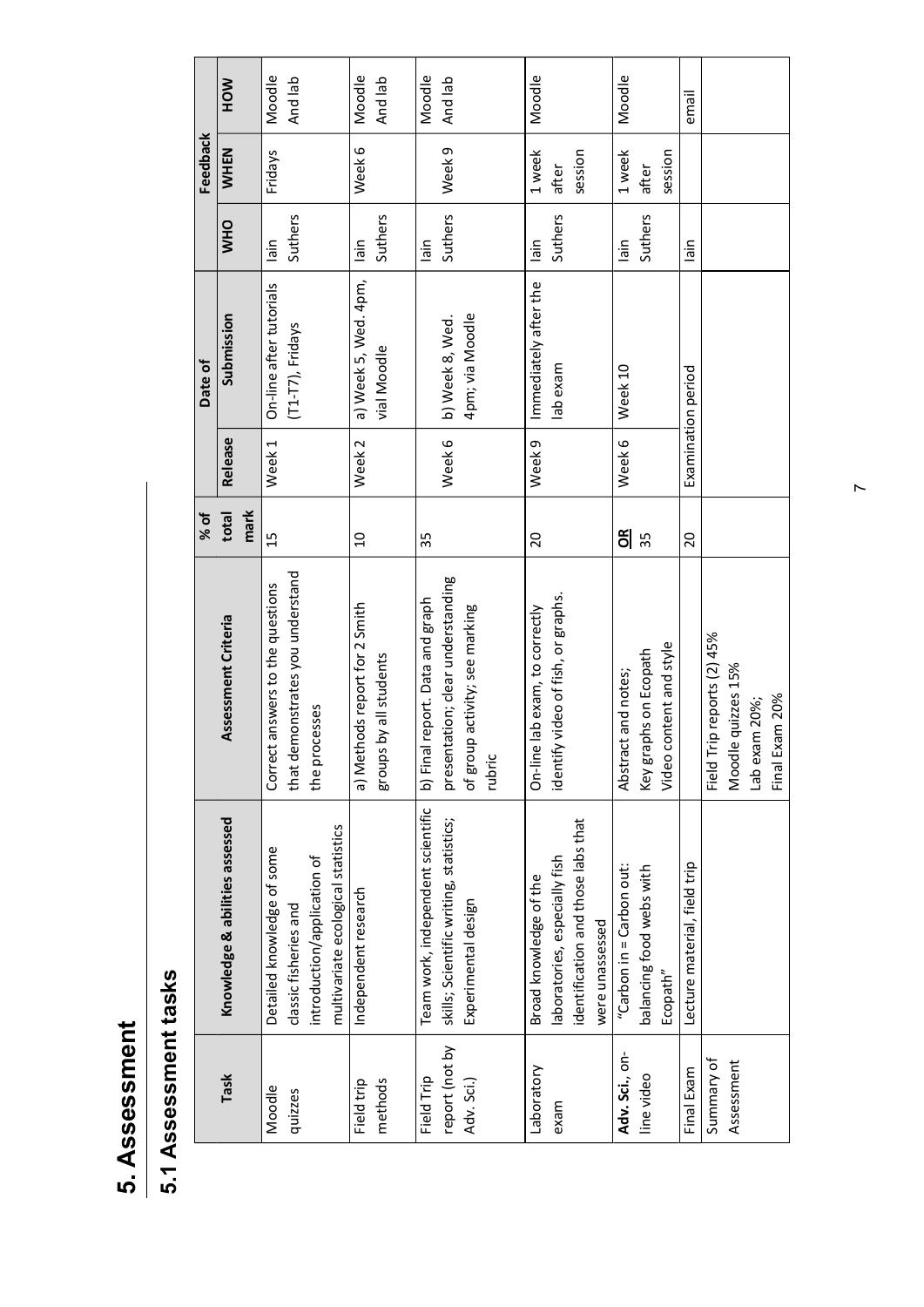#### Further information

UNSW grading system: student.unsw.edu.au/grades UNSW assessment policy: student.unsw.edu.au/assessment

#### 5.2 Assessment criteria and standards

See lab manual for full details of each assessment

Practical Reports - Think and be original - do not regurgitate the lab guide. Much of what we give credit for is realised post hoc as "common sense" or "obvious". Laboratories with no required report will be assessed in the laboratory exam.

#### 5.3 Submission of assessment tasks

All written work backed up on memory stick (in case it becomes lost in the system. All assignments should be submitted via Moodle (and the turn-it-in link). As a last resort, email to I.Suthers@unsw.edu.au

Late assignments - Late reports/essays may be tolerated, if supported by a medical certificate, or a letter that was approved by Iain Suthers **before the due date**. Any further delays will incur a loss of 10% per day.

If you are sick on the day of an assignment submission, you may either hand in a medical certificate (and receive an average of your labs) or hand it in later with medical certificate and using your colleagues' data.

#### 6. Academic integrity, referencing and plagiarism

Referencing is a way of acknowledging the sources of information that you use to research your assignments. You need to provide a reference whenever you draw on someone else's words, ideas or research. Not referencing other people's work can constitute plagiarism.

Further information about referencing styles can be located at student.unsw.edu.au/referencing

Academic integrity is fundamental to success at university. Academic integrity can be defined as a commitment to six fundamental values in academic pursuits: honesty, trust, fairness, respect, responsibility and courage.<sup>1</sup> At UNSW, this means that your work must be your own, and others' ideas should be appropriately acknowledged. If you don't follow these rules, plagiarism may be detected in your work.

Further information about academic integrity and plagiarism can be located at:

- The Current Students site student.unsw.edu.au/plagiarism, and
- The ELISE training site subjectguides.library.unsw.edu.au/elise

The Conduct and Integrity Unit provides further resources to assist you to understand your conduct obligations as a student: student.unsw.edu.au/conduct.

<sup>&</sup>lt;sup>1</sup> International Center for Academic Integrity, 'The Fundamental Values of Academic Integrity', T. Fishman (ed), Clemson University, 2013.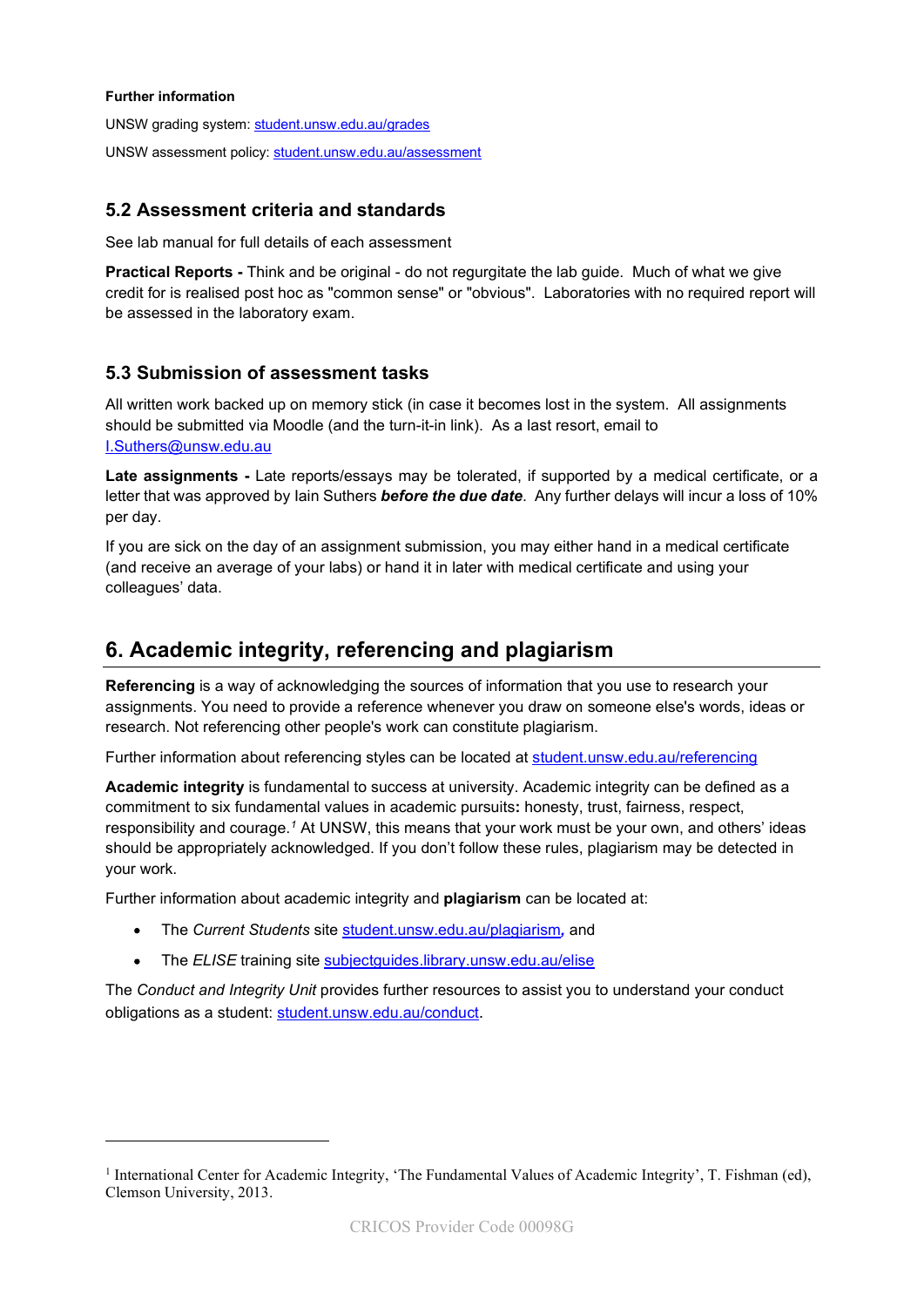## 7. Readings and resources

Most of the recommended texts can be found on the OtEE Moodle page in digital format via Leganto

|                            | Connell, S and Gillanders (eds). 2007. Marine Ecology. Oxford<br>$\bullet$<br>University Press [library, bookshop]                                                                                                                                                                                                          |
|----------------------------|-----------------------------------------------------------------------------------------------------------------------------------------------------------------------------------------------------------------------------------------------------------------------------------------------------------------------------|
| <b>Text Books</b>          | Suthers IM, AJ. Richardson, D Rissik. 2019, Plankton: A Guide to<br>$\bullet$<br>Their Ecology and Monitoring for Water Quality. CSIRO Publishing.<br>$2nd$ edition                                                                                                                                                         |
| <b>Course Manual</b>       | Course manual will be available to purchase from the UNSW Bookshop, it<br>will also be posted on the Moodle elearning website                                                                                                                                                                                               |
| <b>Required Readings</b>   | Connell SD and BM Gillanders. 2007. Marine Ecology. Oxford University<br>Press, pp 630                                                                                                                                                                                                                                      |
|                            | And especially the chapters:                                                                                                                                                                                                                                                                                                |
|                            | Suthers, IM and A. Waite. 2007. Ecological Oceanography,<br>Chapter 9 in [eds Connell & Gillanders], Marine Ecology. Oxford<br>University Press, pp 199-226                                                                                                                                                                 |
|                            | Waite, A. and IM Suthers. 2007. Open water: plankton ecology.<br>Chapter 12 in [eds Connell & Gillanders], Marine Ecology. Oxford<br>University Press, pp 281-315                                                                                                                                                           |
|                            | "Biology of Marine Plants" edited by Clayton and King (1990) - has two<br>chapters that are important to the early part of this course (of which the<br>library has copies, and these two chapters will be on Open Reserve):<br>"Oceanography of the Australasian region" by Jeffrey, Rochford and<br>Cresswell pp. 243-265 |
|                            | "Phytoplankton ecology of Australasian waters" by Jeffrey and<br>$\bullet$<br>Hallegraeff, pp. 310-348.                                                                                                                                                                                                                     |
|                            | The following books are suggested as good reference;                                                                                                                                                                                                                                                                        |
| <b>Additional Readings</b> | Any Invertebrate text (e.g. Barnes, R.D. Invertebrate Zoology, publ.<br>Saunders Co. Philadelphia, or Barnes, Calow & Olive The<br>Invertebrates: a new synthesis)                                                                                                                                                          |
|                            | Hammond, L.S. and R.N. Synnot (eds.). 1994 Marine Biology. Now out<br>٠<br>of print but limited copies are available in UNSW bookshop.                                                                                                                                                                                      |
|                            | Kailola, P.J., Williams, M.J., Stewart, P.C., Reichelt, R.E., McNee, A.,<br>$\bullet$<br>Grieve, C. (1993). Australian Fisheries Resources. Bureau of Resource<br>Sciences Canberra, Australia (library has copies in the large book<br>section, or in open reserve).                                                       |
|                            | Nelson, J.S. 1976. Fishes of the world. Wiley and Sons (an excellent<br>٠<br>taxonomic text)                                                                                                                                                                                                                                |
|                            | Hutchins, B. and R. Swainston. 1986. Sea fishes of southern Australia.<br>٠<br>Swainston Publishing, Perth (an excellent, cheap guide to local fish -<br>this course owns some copies for borrowing by students, and is<br>necessary for the Aquarium lab.)                                                                 |
|                            | Kingsford, M.J. and C.N. Battershill. 1998. Studying temperate marine<br>٠<br>environments. UNSW Press. (excellent for field trip references)                                                                                                                                                                               |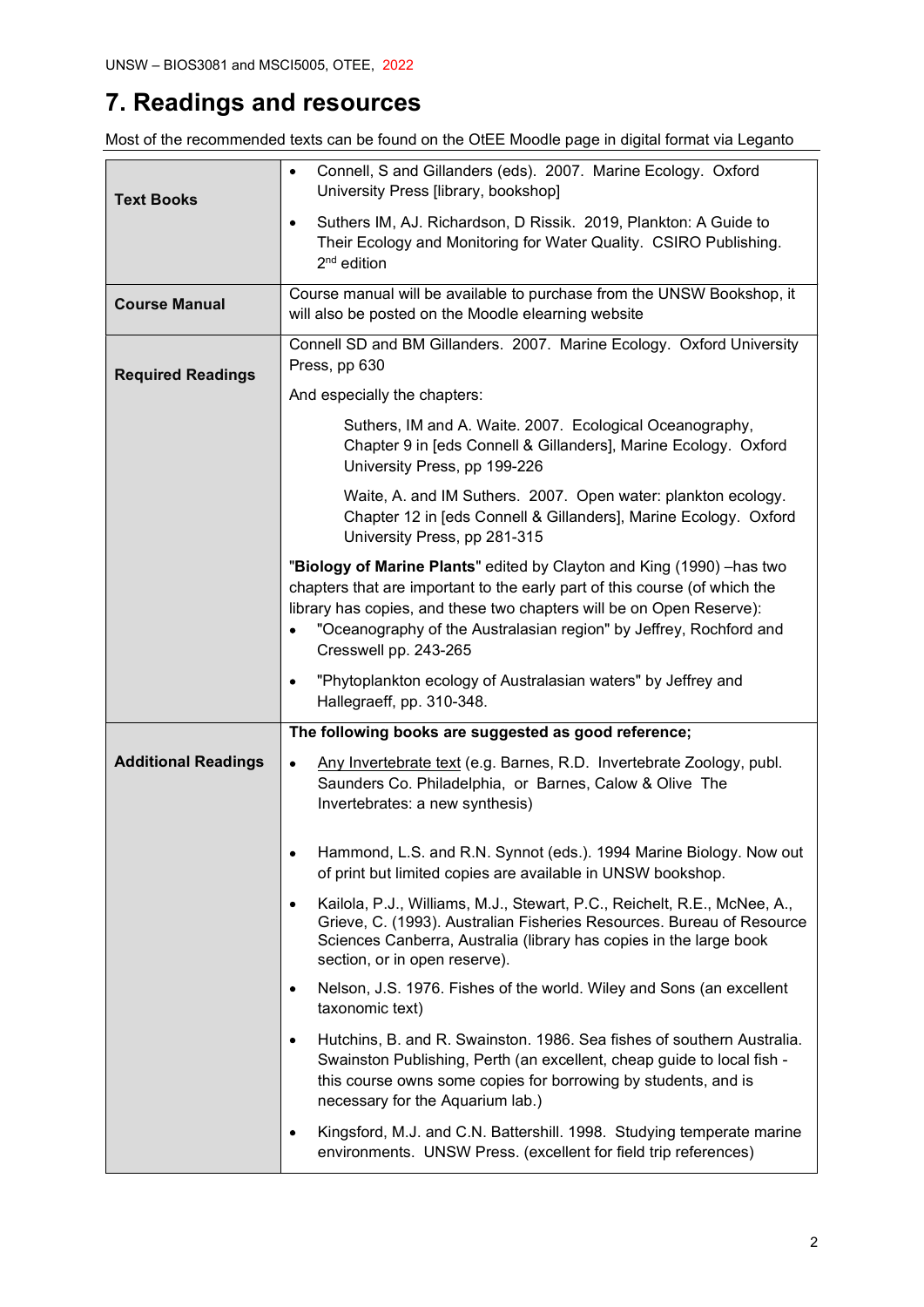|                       | The UNSW Library and Databases                                           |
|-----------------------|--------------------------------------------------------------------------|
| <b>Recommended</b>    | https://www.library.unsw.edu.au/                                         |
| <b>Internet Sites</b> | Or Aquatic sciences & fisheries abstracts (CSA)                          |
|                       | Australian Marine Science Association, http://www.amsa.asn.au/           |
| <b>Societies</b>      | Australian Society for Fish Biology, http://www.asfb.org.au/index.htm    |
| Computer              | Computer facilities are available for BEES students on the ground floor. |
| Laboratories or       | See the BEES student office for access.                                  |
| <b>Study Spaces</b>   |                                                                          |

## 8. Administrative matters

| <b>School</b>                         | School website: http://www.bees.unsw.edu.au/                                                                                                                                                                                                                                                                                                                                    |  |  |  |
|---------------------------------------|---------------------------------------------------------------------------------------------------------------------------------------------------------------------------------------------------------------------------------------------------------------------------------------------------------------------------------------------------------------------------------|--|--|--|
| information                           | School office - The Biosciences Student Office is where to go for administrative                                                                                                                                                                                                                                                                                                |  |  |  |
|                                       | matters relating to BEES courses. BEES@unsw.edu.au                                                                                                                                                                                                                                                                                                                              |  |  |  |
|                                       | With COVID19 restrictions you must wear a mask and observe social<br>distancing. You must not attend in person if you feel ill or have been<br>in known contact with a covid positive individual                                                                                                                                                                                |  |  |  |
|                                       | In the BIOS3081 laboratory in E26-Lab04 (fish lab), it is compulsory to:                                                                                                                                                                                                                                                                                                        |  |  |  |
|                                       | Wear a laboratory coat<br>$\bullet$                                                                                                                                                                                                                                                                                                                                             |  |  |  |
| <b>Occupational</b>                   | Wear closed-toe shoes (strapped to your foot, and no bare toes)                                                                                                                                                                                                                                                                                                                 |  |  |  |
| <b>Health and</b><br><b>Safety</b>    | Tie back any long hair.                                                                                                                                                                                                                                                                                                                                                         |  |  |  |
|                                       | These safety regulations will now be enforced for all laboratory classes and<br>the Laboratory Exam. Anyone who does not comply will not be allowed to<br>attend the laboratory (otherwise you could sue UNSW).                                                                                                                                                                 |  |  |  |
|                                       | Information on relevant Occupational Health and Safety policies and can be found<br>on the following website: http://www.bees.unsw.edu.au/health-and-safety                                                                                                                                                                                                                     |  |  |  |
|                                       | UNSW OHS Home page: http://safety.unsw.edu.au/                                                                                                                                                                                                                                                                                                                                  |  |  |  |
| <b>Equity and</b><br><b>Diversity</b> | Those students who have a disability that requires some adjustment in their<br>teaching or learning environment are encouraged to discuss their study needs with<br>the course Convenor prior to, or at the commencement of, their course, or with the<br>Equity Officer (Disability) in the Equity and Diversity Unit (9385 4734 or<br>http://www.studentequity.unsw.edu.au/). |  |  |  |
|                                       | Issues to be discussed may include access to materials, signers or note-takers,<br>the provision of services and additional exam and assessment arrangements.<br>Early notification is essential to enable any necessary adjustments to be made.                                                                                                                                |  |  |  |